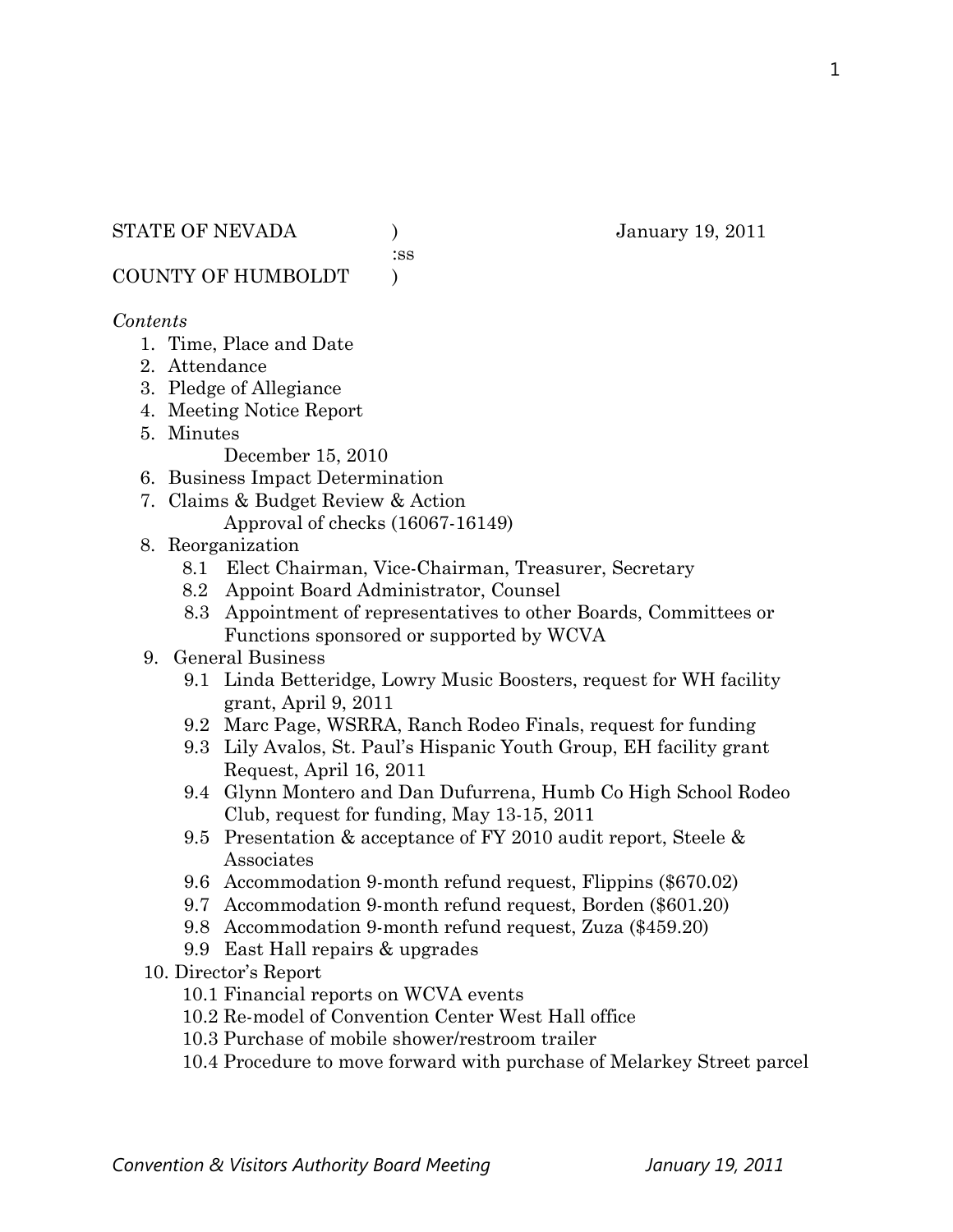- 11. Board Secretary & Counsel Report
	- 11.1 Monthly report including compliances
	- 11.2 Report on delinquencies
	- 11.3 Resolution approving Silver State International Rodeo contract
	- 11.4 Winnemucca Regional Raceway update
	- 11.5 EH carpet project update
- 12. Board Administrator 12.1 December reports
- 13. Other Reports
- 14. Next Meeting Date
- 15. Adjournment

#### **MINUTES JANUARY 19, 2011**

- **1. Time, Place and Date.** The Winnemucca Convention and Visitors Authority met in regular session in full conformity with the law at the Winnemucca Convention Center, West Hall, Winnemucca, Nevada at 4:00 pm on Wednesday, January 19, 2011 with Chairman Terry Boyle presiding.
- *2.* **Attendance.** *Convention and Visitors Authority Board Officials Present:*  Terry Boyle Chairman and Hotel Representative Rodd William Stowell Vice Chairman and Business Representative Don Stoker Treasurer and Motel Representative Dan Cassinelli County Representative Joyce Sheen City Representative Bill Macdonald Secretary and Counsel Kendall Swensen Board Administrator

*Convention and Visitors Authority Board Officials Absent:*  None

| Director                       |  |
|--------------------------------|--|
| Administrative Clerk           |  |
|                                |  |
| Lowry Music Boosters           |  |
| <b>Lowry Music Boosters</b>    |  |
| <b>Lowry Music Boosters</b>    |  |
| Humb Co High School Rodeo Club |  |
| Humb Co High School Rodeo Club |  |
| Humb Co High School Rodeo Club |  |
| Humb Co High School Rodeo Club |  |
|                                |  |

*Convention & Visitors Authority Board Meeting January 19, 2011*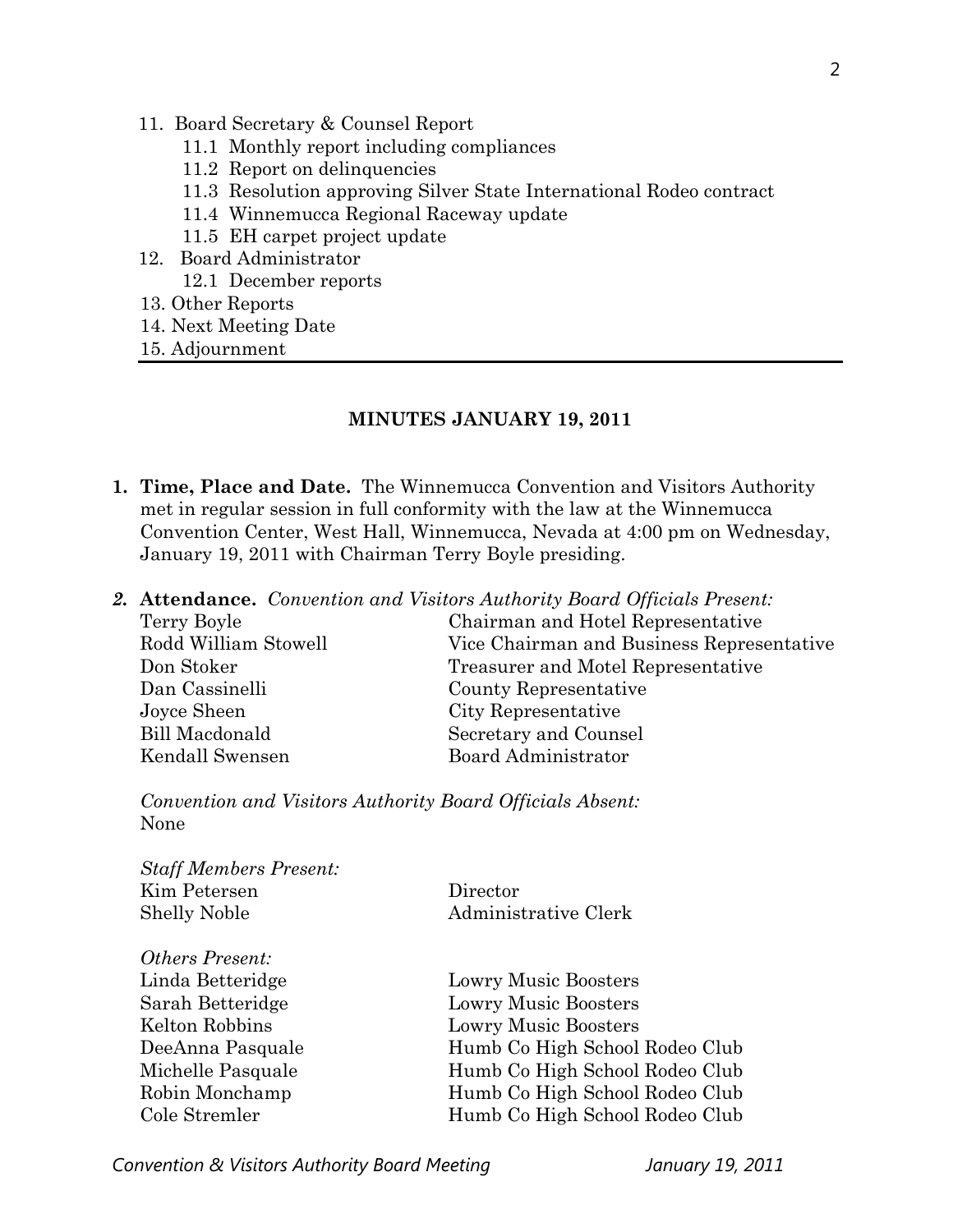| Mitch Tiske        | Humb Co High School Rodeo Club  |  |
|--------------------|---------------------------------|--|
| Christian Stremler | Humb Co High School Rodeo Club  |  |
| Sam Harper         | Humb Co High School Rodeo Club  |  |
| S. Montero         | Humb Co High School Rodeo Club  |  |
| Marc Page          | <b>WSRRA</b>                    |  |
| Sarah Urbick       | WSRRA                           |  |
| Marvel Murphy      | ProRodeoLive.com                |  |
| Ronda Hummel       | Humb Co High School Rodeo Club  |  |
| Laura Hummel       | Humb Co High School Rodeo Club  |  |
| Jonathan Steele    | Steele & Associates             |  |
| Vanessa Davis      | Steele & Associates             |  |
| Lily Avalos        | St. Paul's Hispanic Youth Group |  |
| Tania Alcaraz      | St. Paul's Hispanic Youth Group |  |
| Luis Avalos        | St. Paul's Hispanic Youth Group |  |

### **3. Pledge of Allegiance.**

#### **4. Meeting Notice Report.**

Chairman Boyle reported that notice, including meeting agenda, was posted by Shelly Noble by 9:00 am Thursday, January 13, 2011 at Humboldt County Library, Court House, Post Office, City Hall and Convention Center West Hall. No persons have requested mailed notice during the past six months.

### **5. Minutes.**

Prior meeting minutes of December 15, 2010 were reviewed. *Don Stoker made a motion to accept the minutes of the December 15, 2010 meeting. Motion carried, 4-0. Joyce Sheen was not present for this vote.* 

- **6. Business Impact Determination.** After review of the January 19, 2011 agenda, *Don Stoker made a motion that no proposed agenda item is likely to impose a direct and significant economic burden on a business or directly restrict formation, operation, or expansion of a business. The motion carried, 4-0. Joyce Sheen was not present for this vote.*
- **7. Claims.** The following claims were submitted for payment and approved on January 19, 2011:

| BANK ACCOUNT      | <b>CHECK NUMBERS</b> | <b>AMOUNT</b> |
|-------------------|----------------------|---------------|
| Nevada State Bank | 16067-16149          | \$196,112.54  |

*Dan Cassinelli made a motion to approve all claims as submitted. The motion carried unanimously, 5-0.*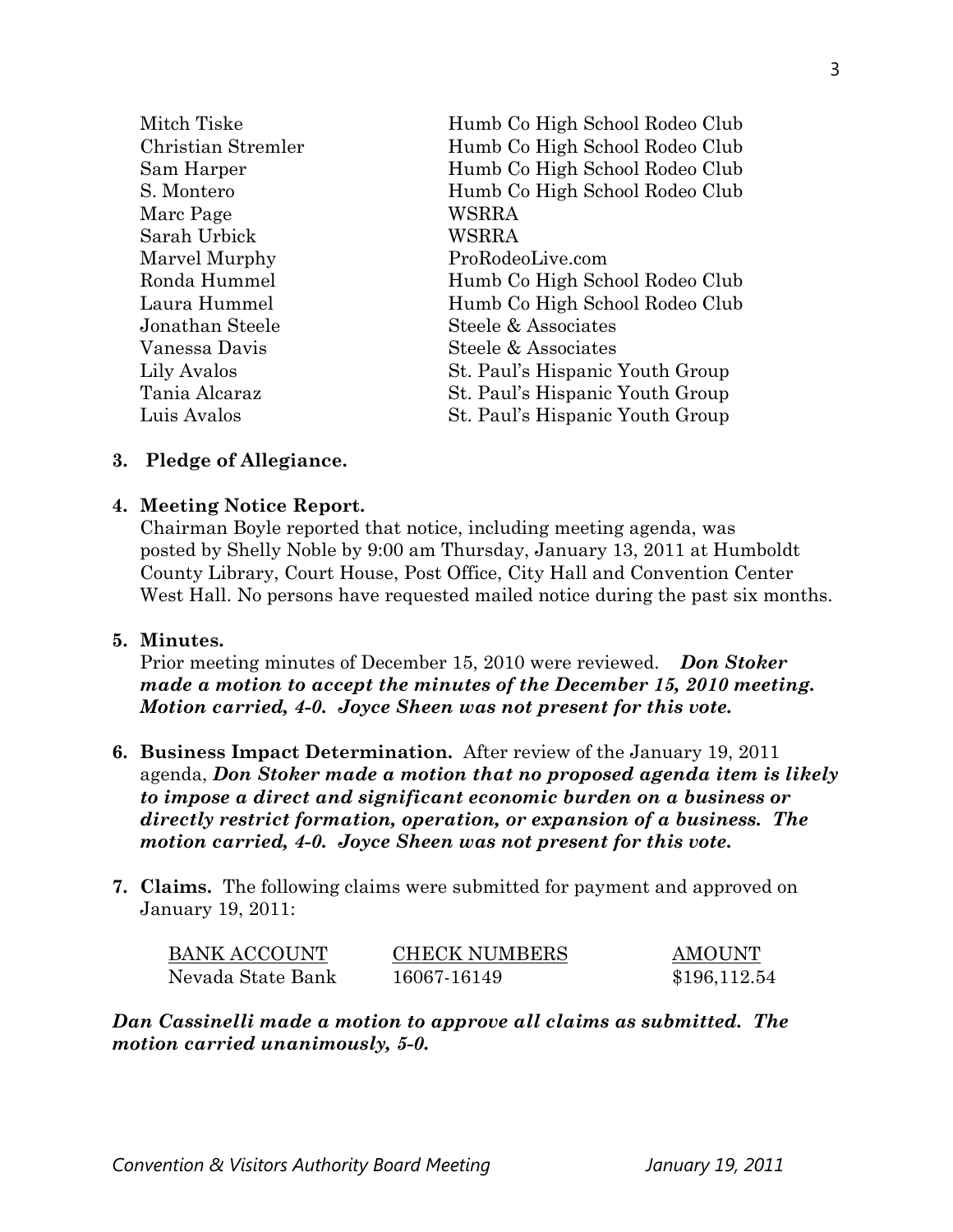### **8. Reorganization.**

Don Stoker, Motel Representative, Terry Boyle, Hotel Representative, Rodd William Stowell, Business Representative and Dan Cassinelli, County Representative were sworn in to their WCVA board positions by Bill Macdonald.

 **8.1 Elect Chairman, Vice-Chairman, Treasurer, Secretary**  *Don Stoker made a motion nominating Terry Boyle as WCVA Chairman for 2010 and 2011. Motion carried unanimously, 5-0. Don Stoker made a motion nominating Rodd William Stowell as WCVA Vice Chairman for 2010 and 2011. Motion carried unanimously, 5-0. Dan Cassinelli made a motion nominating Don Stoker as WCVA Treasurer for 2010 and 2011. Motion carried unanimously, 5-0. Dan Cassinelli made a motion nominating Bill Macdonald as WCVA Board Secretary for 2010 and 2011. Motion carried unanimously, 5-0.*

### **8.2 Appoint Board Administrator, Counsel**

*Terry Boyle made a motion nominating Kendall Swensen as WCVA Board Administrator for 2010 and 2011. Motion carried unanimously, 5-0. Don Stoker made a motion nominating Bill Macdonald as WCVA Board Counsel for 2010 and 2011. Motion carried unanimously, 5-0.* 

**8.3 Appointment of representatives to other Boards, Committees or functions sponsored or supported by WCVA**  Board appointments will be made at a future date.

### **9. General Business.**

### **9.1 Linda Betteridge, Lowry Music Boosters, request for WH facility grant, April 9, 2011**

The Lowry Music Boosters have set a goal to raise \$25,000 this year to fund scholarships, travel expenses to music competitions and the purchase of musical instruments. One event they are sponsoring is a Tri-Tip Dinner and Show to be held in the West Hall on April 9, 2011. They have held this dinner for the past two years in the Lowry cafeteria and auditorium but have outgrown that facility. *Dan Cassinelli made a motion approving a \$750 WH facility grant (all rooms plus kitchen) for the Lowry Music Boosters Dinner & Show fundraiser to be held on April 9, 2011. Motion approved unanimously, 5-0.* 

Lowry Music Boosters is responsible for the facility deposit and any other customary Convention Center charges they may incur.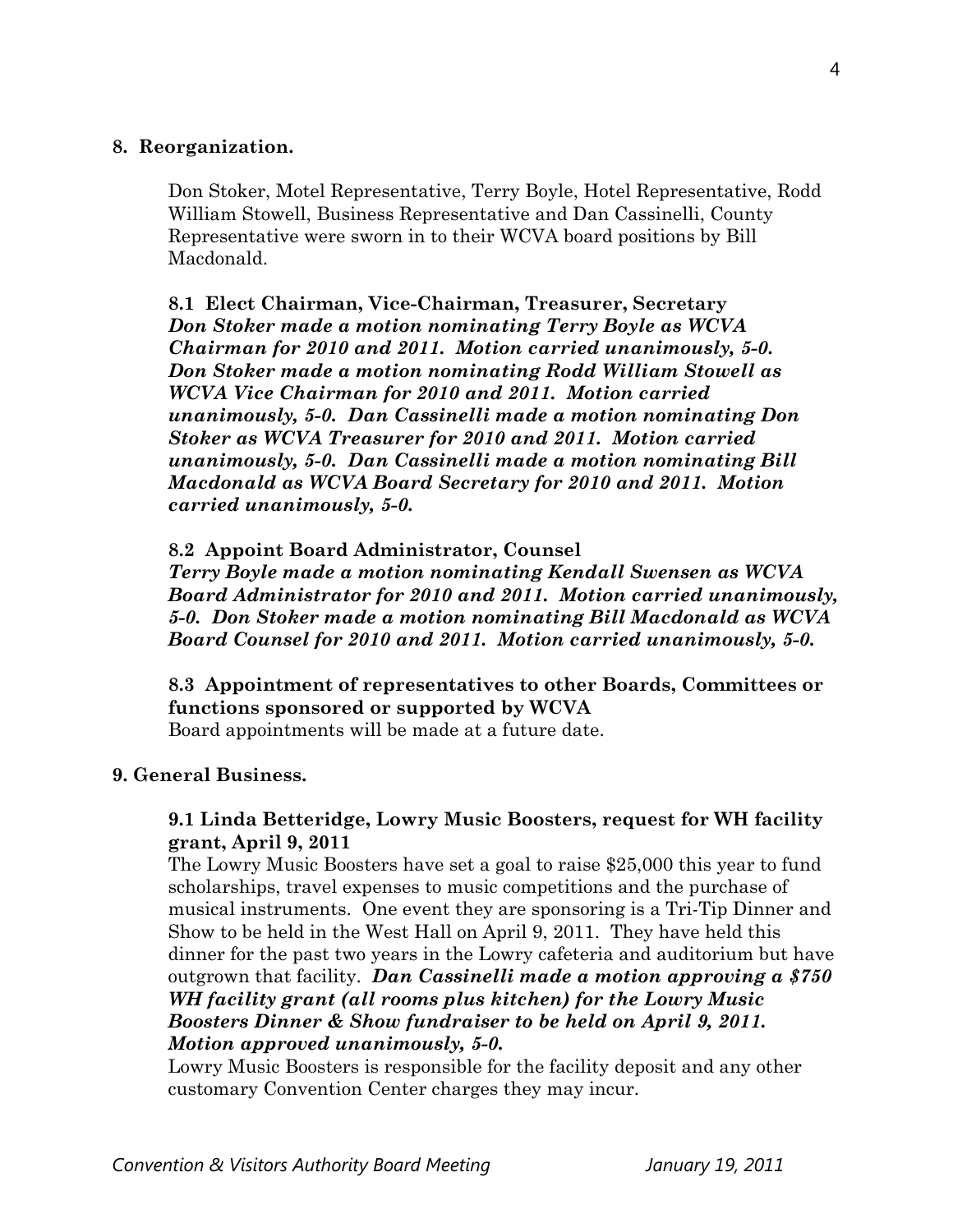board for their support. His goal of having 30 ranch teams compete was accomplished and he could have had many more if he had had room. For this year's final he would like to increase the number of competitors in the individual events. This is the only area where he can increase participation. Also, he would like to add prize money to ensure it's a top-notch event that attracts the best ranch hands. Marc would also like to focus on increasing spectators and feels that if the perception is that this in one of the "stand out" events in the ranch rodeo world, this will be accomplished. Chairman Boyle noted that his properties had a good weekend during this event. Marc did not have the financials available for this event but assured the board that they would be forthcoming. He is requesting a \$30,000 grant for 2011 Ranch Rodeo Finals. *Joyce Sheen made a motion approving a \$7,500 grant and a \$7,500 underwriting for the WSRRA Ranch Rodeo Finals which will be held on November 4-6, 2011 at the Winnemucca Events Complex. This funding is contingent upon Mr. Page providing financial information on his 2010 event. Motion carried unanimously, 5-0.* 

# **9.3 Lily Avalos, St. Paul's Hispanic Youth Group, EH facility grant request, April 16, 2011**

Ms. Avalos is here to request a facility grant for the Comstock Room and kitchen in the East Hall. This group would like to sponsor a traditional Mexican meal along with entertainment provided by local youth. These young people will be performing traditional Mexican folk dances from 5 regions in Mexico. This would be a fundraiser for the group. *Joyce Sheen made a motion approving a \$400 EH facility grant (Comstock Room and kitchen) for the St. Paul's Hispanic Youth Group for a Dinner & Show Fundraiser to be held on April 16, 2011. Motion carried unanimously, 5-0.* 

 St. Paul's Hispanic Youth Group is responsible for the facility deposit and any other customary Convention Center charges they may incur.

# **9.4 Glynn Montero and Dan Dufurrena, Humb Co High School Rodeo Club, request for funding, May 13-15, 2011**

Mitch Tiske, President of HCHSRC, came before this board to request funding in support of their rodeo that will be held at the Winnemucca Events Complex on May 13-15, 2011. He presented the board with information on the anticipated income and expenses for this event. Last year this board approved a \$5,000 grant for this event. *Don Stoker made a motion approving a \$5,000 grant to the Humboldt County High School Rodeo Club for their rodeo that will be held at the Winnemucca Events Complex May 13-15, 2011. Motion carried unanimously, 5-0.*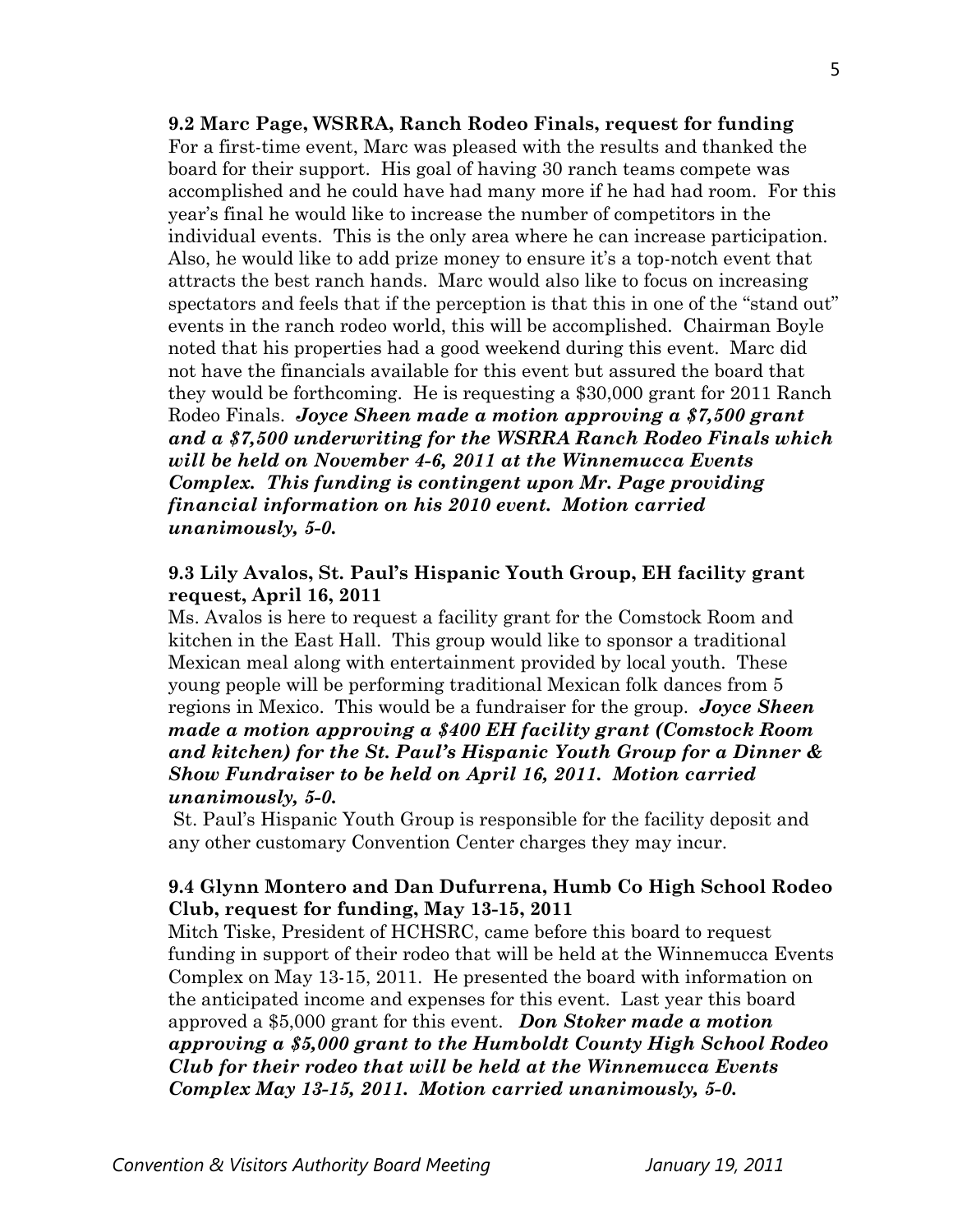# **9.5 Presentation and acceptance of FY 2010 audit report, Steele & Associates**

Jonathan Steele and Vanessa Davis of Steele & Associates came before this board to report that for the fiscal year 2010 Winnemucca Convention & Visitors Authority has received a "clean" opinion. There were no findings in their audit so no corrective action is necessary. WCVA has no liabilities and is in good financial health. *Dan Cassinelli made a motion to accept the FY 2010 Audit Report as presented by Steele & Associates. Motion carried unanimously, 5-0.* 

**9.6 Accommodation 9-month refund request, Flippins (\$670.02)** 

**9.7 Accommodation 9-month refund request, Borden (\$601.20)**

**9.8 Accommodation 9-month refund request, Zuza (\$459.20)** 

*Joyce Sheen made a motion to approve the 9-month accommodation tax refunds for Pamela Flippins (\$670.02), Darin Borden (\$601.20) and Shirley Zuza (\$459.20). Motion carried unanimously, 5-0.*

# **9.9 East Hall repairs & upgrades**

Kim reported that there have been some repairs made over the past few weeks. The health department ok'd the grease trap that was installed so we are now in compliance. Some of the wallpaper has been removed and the painting has been started. We will be working with Alan to schedule the completion of the digital controls.

# **10. Director's Report.**

# **10.1 Financial reports on WCVA events.**

Included in the board packets for review.

# **10.2 Re-model of Convention Center West Hall office**

Kim is requesting that this board approve moving the existing glass and frame wall of the office approximately 3 feet to provide more office space. With increased traffic and workload of office staff, we are in need of additional room. Fast Glass provided an estimate in the amount of \$6,400 for this work. *Don Stoker made a motion to accept the \$6,400 bid from Fast Glass to move the glass and frame wall in the Convention Center office. Motion carried unanimously, 5-0.* 

# **10.3 Purchase of mobile shower/restroom trailer.**

Kim has provided information from two companies on various combinations of shower and restroom trailers. These could be used at a variety of events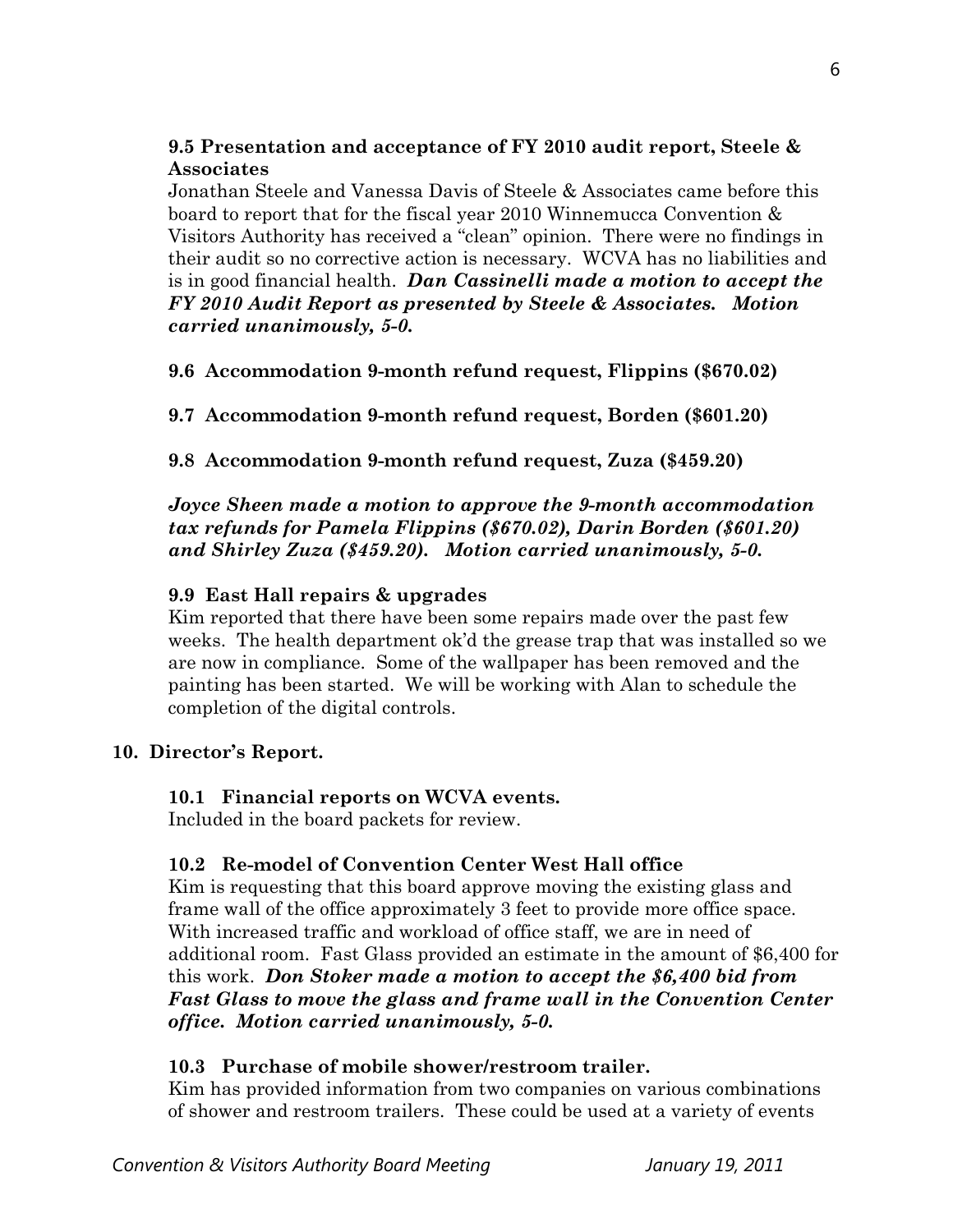but initially they would be utilized at the Winnemucca Regional Raceway on race dates and at the Winnemucca Events Complex during the Silver State International Rodeo in July. Even though it was the most expensive option, board members felt that buying two 4-unit combos would provide the most flexibility in their use. The question of ADA compliance was discussed and Kim will be in contact with the manufacturer to see if/how we could make one or both of these units ADA compliant and what the cost would be. We need to move forward on this because it will be 45-60 days before we receive the units once they are ordered. If necessary, this board may call a special meeting to take action on this once Kim has the information they require.

### **10.4 Procedure to move forward with purchase of Melarkey Street parcel**

Parking continues to be an issue that we deal with, especially when we have large meetings in both buildings. If we could purchase the property owned by the Twichell Family that is across the street it would alleviate some of this problem. It is not known if the family is interested in selling, but Kim would like to look into this and see if it is a possibility. *Dan Cassinelli made a motion authorizing Bill Macdonald to contact the Twichell Family to see if there is interest in selling their parcel on Melarkey Street across from the Convention Center. If they are interested, he is authorized to have an appraisal completed at the expense of the Winnemucca Convention & Visitors Authority. Motion carried unanimously, 5-0.*

### **11. Secretary & Counsel, Month Report.**

**11.1 Monthly report including compliances**  Included in Bill's report.

# **11.2 Report on delinquencies**

No report.

**11.3 Resolution approving Silver State International Rodeo contract**  Bill has prepared this resolution and it is ready for the board members signatures. *Dan Cassinelli made a motion approving the resolution as prepared and presented by Board Counsel, Bill Macdonald. Motion carried unanimously, 5-0.* 

**11.4 Winnemucca Regional Raceway update**  No report.

**11.5 EH carpet project update**  No report.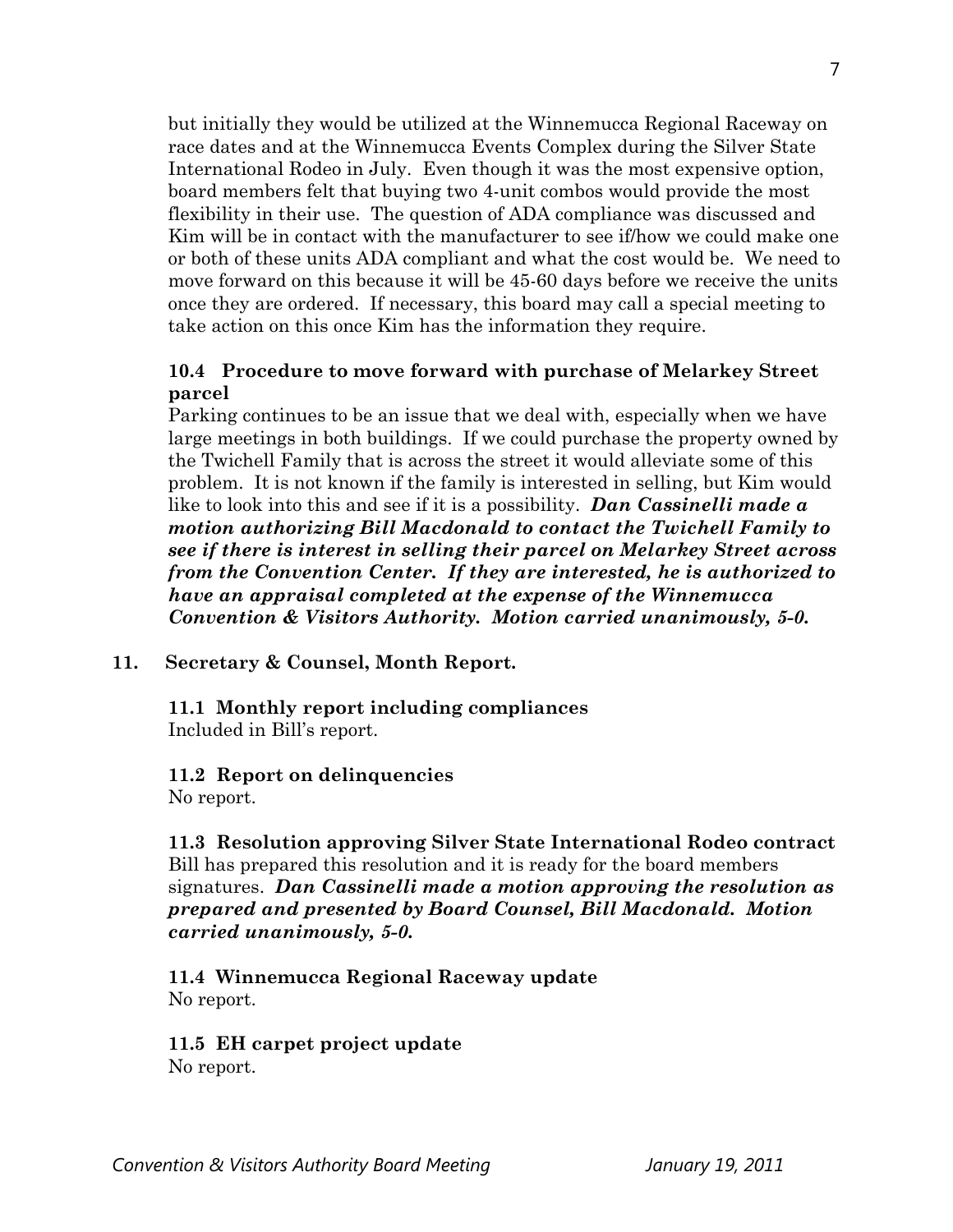### **11.6 Ethics law reports & requirements**

Bill reminded board members that they must sign the required document and return to the proper agency. He has the forms and will return them if board members would like to sign them here tonight.

### **12. Board Administrator.**

### **12.1 December financial reports**

Room tax was up, once again, in December. A lot of the pipeline workers are gone now so the large increases that we saw at the end of the year may not continue.

### **13. Other Business**

#### **13.1 LGIP funds**

Kendall is still working with the state treasurer's office to confirm how we are allowed to diversify our funds. Until this is clarified, these funds will remain in the investment pool.

### **13.2 Rodeo advertising**

Marvel Murphy of ProRodeoLive.com accompanied Marc Page here tonight to inform the board about this website that streams live rodeos on-line and on the radio. They have listeners all over the world and the number of "hits" is increasing every month. They will be at the WSRRA Ranch Rodeo Finals in November and will include promotion of Winnemucca in all their advertising.

#### **13.3 WEC tent update**

The insurance company is trying to deny our claim for damages but Kim is working with the building inspector to fight this. Still, we may have to replace this tent at some time in the future.

#### **13.4 WCVA sales position**

Chairman Boyle wanted to know if this board would like to consider adding a sales position to the staff. This person would be responsible for bringing out of-town events to the convention center. In the present economic climate the feasibility of adding a position at this time was discussed. Kim reminded the board that he does have one person who was hired to do this type of work. That is Michelle. She is very busy with Ranch Hand Rodeo duties right now but could do this type of work once this event is done. One issue that comes up repeatedly when we try to recruit some of these larger meetings and conventions is the lack of a commercial airport here.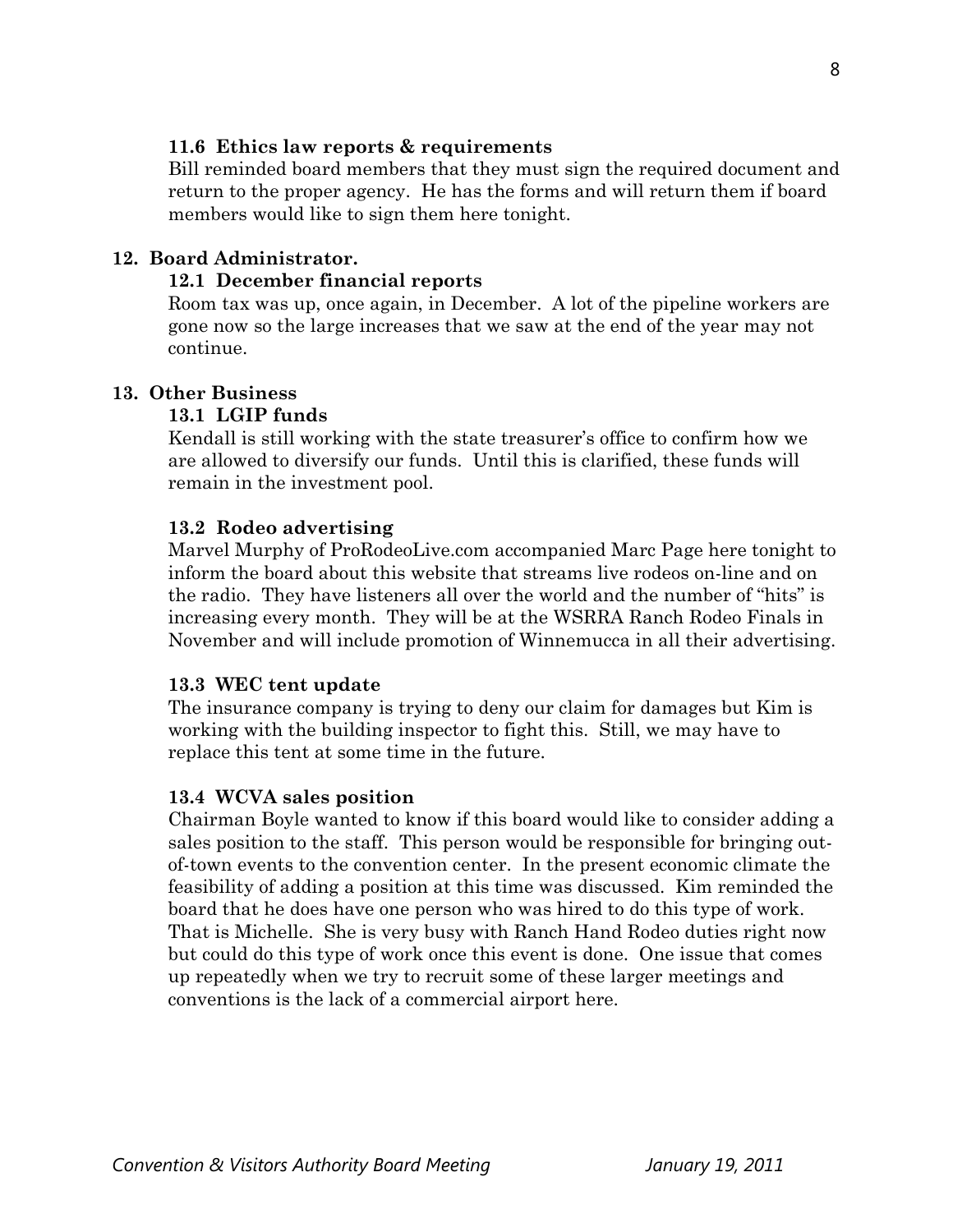### **14. Regular Business. Next Meeting. The Board confirmed the next regular meeting date of Wednesday, February 16, 2011, 4:00 pm.**

### **15. Adjourn.** *Don Stoker made a motion to adjourn this meeting. Motion carried unanimously, 5-0.*

The meeting was adjourned at 6:30 pm to the next regular meeting, or to the earlier call of the Chairman or to the call of any three (3) members of the Board on three (3) working days notice.

Respectfully submitted,

Shelly Noble